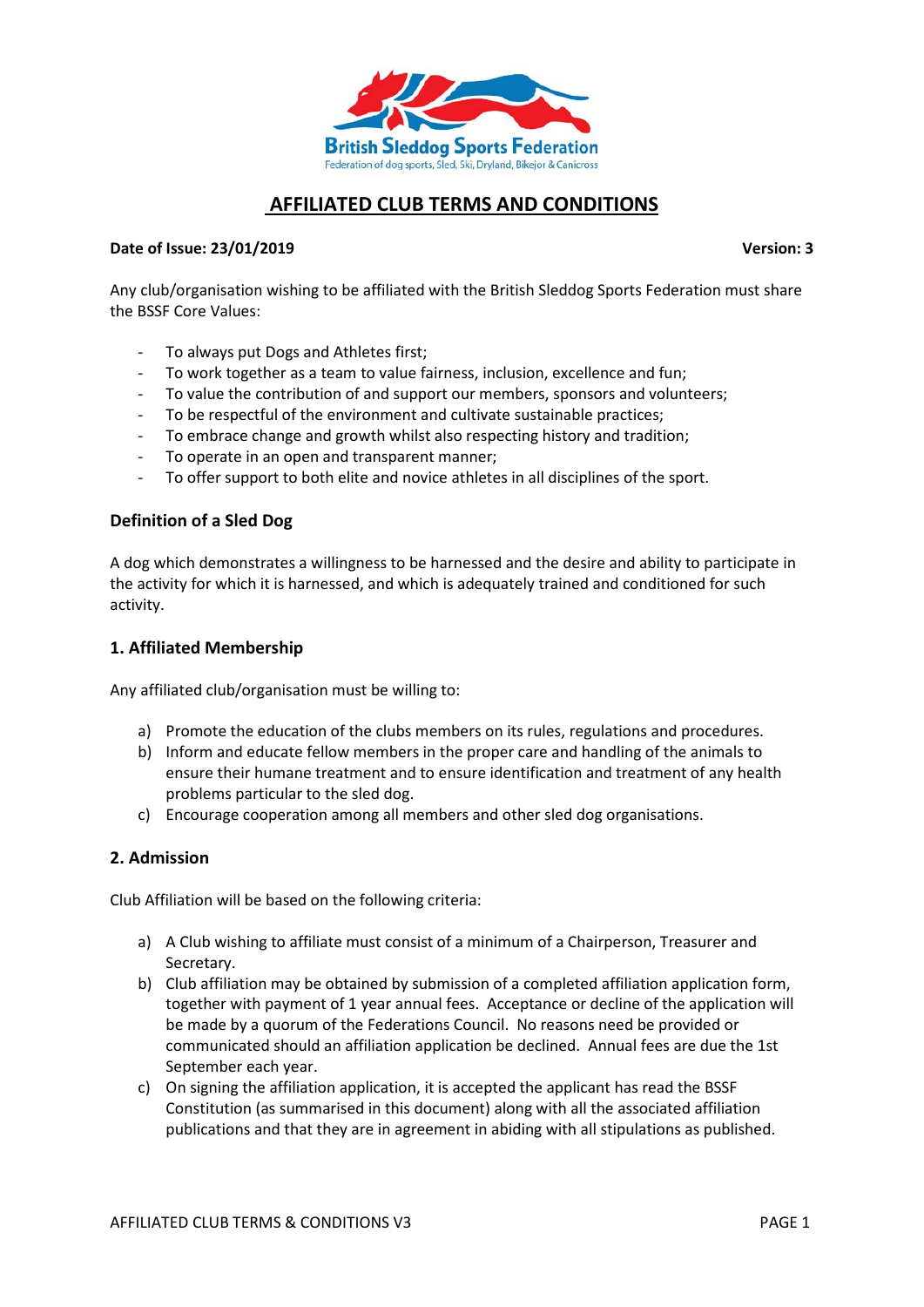

- d) 'Clubs' are eligible to affiliate if they hold a current and up-to-date active membership list and this must be shared with the BSSF upon affiliation each year. Active members are any paid members of the club, no matter what the membership fee.
- e) It is mandatory for a club/organisation to hold liability insurance. Alternatively, each member of their club must show proof of personal liability insurance prior to joining the club in question.

## **3. Fees**

- a) Club Affiliation fees are free for the 2018/19 season.
- b) Businesses that organise sled dog sports events shall be allowed to affiliate. Businesses which wish to affiliate, but do not offer events will be known as 'supporting members' and shall pay a fee of £25.00 per year and shall be featured on the BSSF website.
- c) Affiliation to the BSSF will normally run for 12 months. Any fees shall be paid by 1st September each year.
- d) Fees may be amended at the AGM.

## **4. Voting**

- a) Sled dog sports clubs/organisations which group together a number of individuals who practice sled dog sports may be granted voting membership.
- b) Clubs/organisations that have a formal membership list will be entitled to 1 vote per 100 members up to a maximum of 3 votes.
- c) Businesses/'supporting members' affiliated to the BSSF shall have no voting rights.
- d) A sponsor shall be a company or corporation that supports the goals of the BSSF by making annual contributions. A sponsor shall not vote, hold office or serve as a Chairperson of the Council.

## **5. Expulsion of Affiliated Clubs/Organisations**

- a) If the conduct of any affiliated club/organisation shall in the opinion of the Council of the Federation be injurious or likely to be injurious to the character or interests of the Federation, including the Council of the Federation, the Council may at a meeting determine that a Special General Meeting of the Federation shall be called for the purpose of passing a resolution to expel them.
- b) Notice of the Special General Meeting shall be sent to the accused club, giving particulars of the complaint and advising of the place, date, and hour of the meeting.
- c) If at the meeting a resolution to expel is passed by a two-thirds majority of the members present and voting, their club/organisation name shall forthwith be erased from the list of members for one year.

## **6. Grievances/ Disputes**

In the event of a grievance/dispute or disagreement between clubs/organisations with BSSF, a Special General Meeting will be called in order to attempt to reach amicable agreement between all parties in the matter, whilst at all times adhering to the Constitution, Code of Ethics and related by laws of the BSSF.